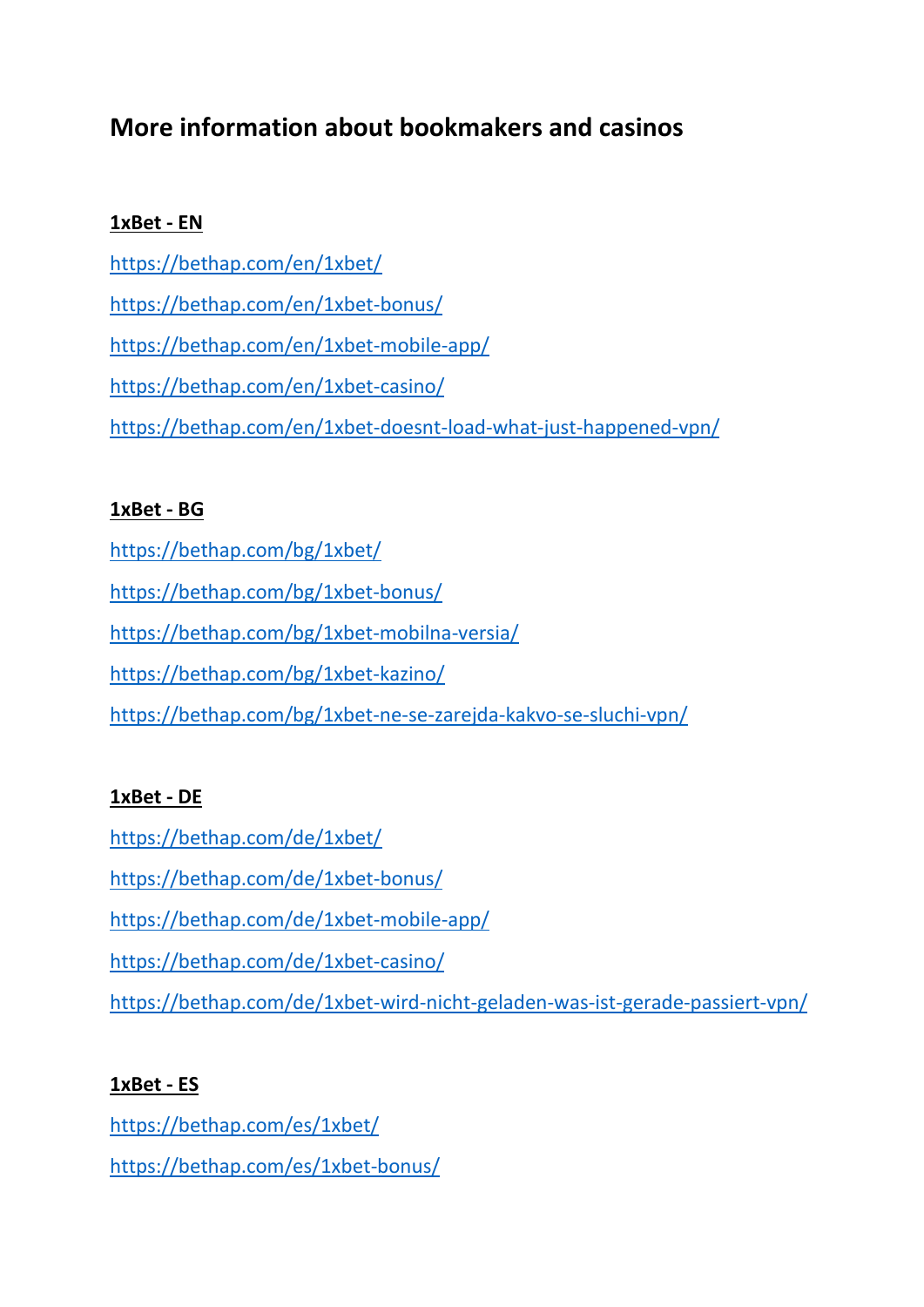<https://bethap.com/es/1xbet-aplicaci%C3%B3n-m%C3%B3vil/> <https://bethap.com/es/1xbet-casino/> <https://bethap.com/es/1xbet-no-se-carga-que-acaba-de-pasar-vpn/>

## **1xBet – IT**

<https://bethap.com/it/1xbet/> <https://bethap.com/it/1xbet-bonus/> <https://bethap.com/it/1xbet-app-mobile/> <https://bethap.com/it/1xbet-casino/> <https://bethap.com/it/1xbet-non-si-carica-cosa-e-appena-successo-vpn/>

# **1xBet – RU**

<https://bethap.com/ru/1xbet/>

<https://bethap.com/ru/1xbet-bonus/>

<https://bethap.com/ru/1xbet-mobilinoe-prilojenie/>

<https://bethap.com/ru/1xbet-casino/>

<https://bethap.com/ru/1xbet-ne-zagrujaetsia-chto-toliko-chto-proizoshlo-vpn/>

# **Betwinner – BG**

<https://bethap.com/bg/betwinner/>

<https://bethap.com/bg/betwinner-bonus/>

<https://bethap.com/bg/betwinner-mobilna-versia/>

<https://bethap.com/bg/1xbet-kazino/>

# **Betwinner – DE**

<https://bethap.com/de/betwinner/>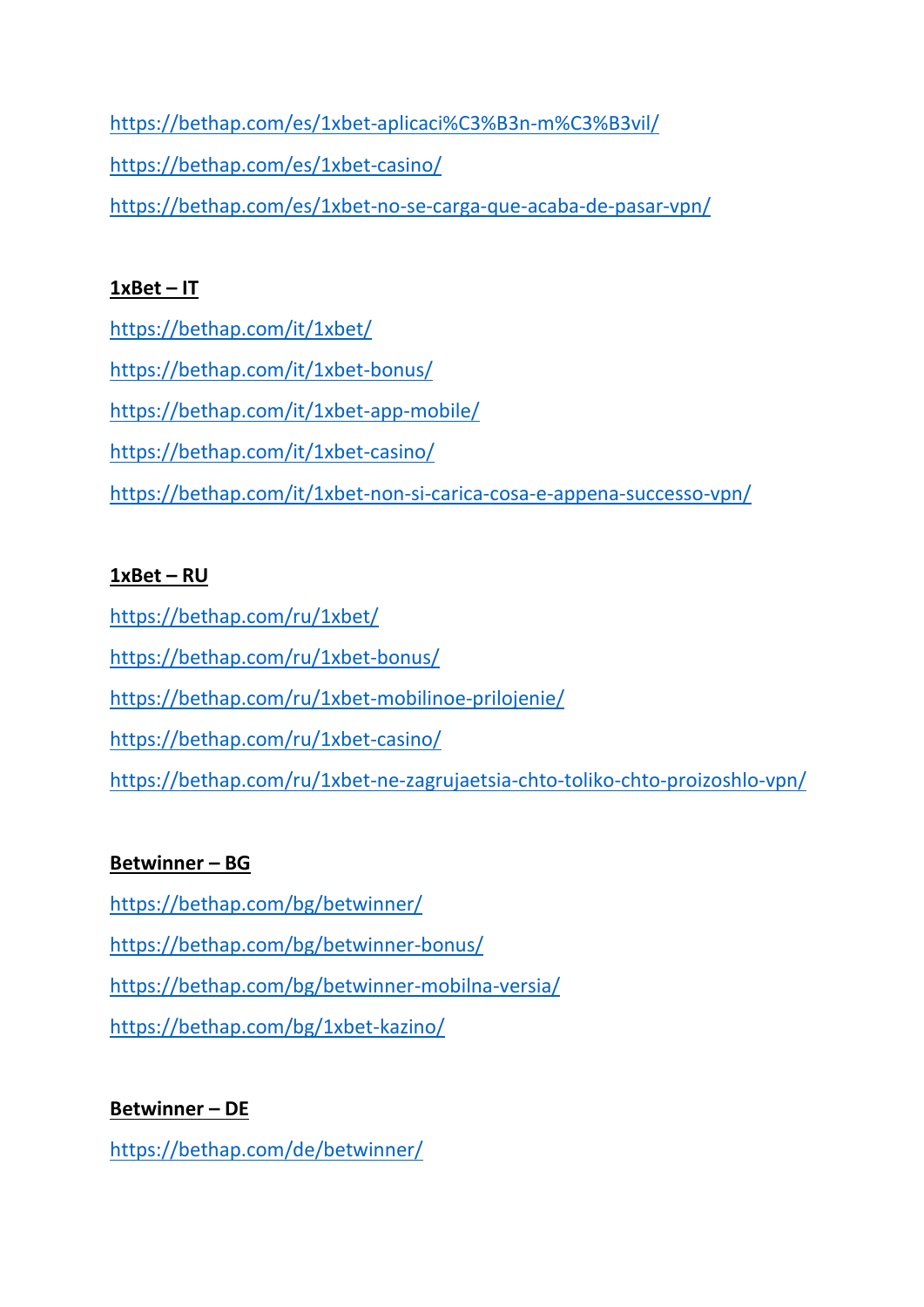<https://bethap.com/de/betwinner-bonus/> <https://bethap.com/de/betwinner-mobile-app/> <https://bethap.com/de/betwinner-casino/>

#### **Betwinner – EN**

<https://bethap.com/en/betwinner/> <https://bethap.com/en/betwinner-bonus/> <https://bethap.com/en/betwinner-mobile-app/> <https://bethap.com/en/betwinner-casino/>

#### **Betwinner – IT**

<https://bethap.com/it/betwinner/> <https://bethap.com/it/betwinner-bonus/> <https://bethap.com/it/betwinner-app-mobile/> <https://bethap.com/it/betwinner-casino/>

## **Betwinner – RU**

<https://bethap.com/ru/betwinner/> <https://bethap.com/ru/betwinner-bonus/> <https://bethap.com/ru/Betwinner-mobilinoe-prilojenie/> <https://bethap.com/ru/betwinner-kazino/>

## **Melbet – BG**

<https://bethap.com/bg/melbet/> <https://bethap.com/bg/melbet-bonus/> <https://bethap.com/bg/melbet-mobilna-versia/>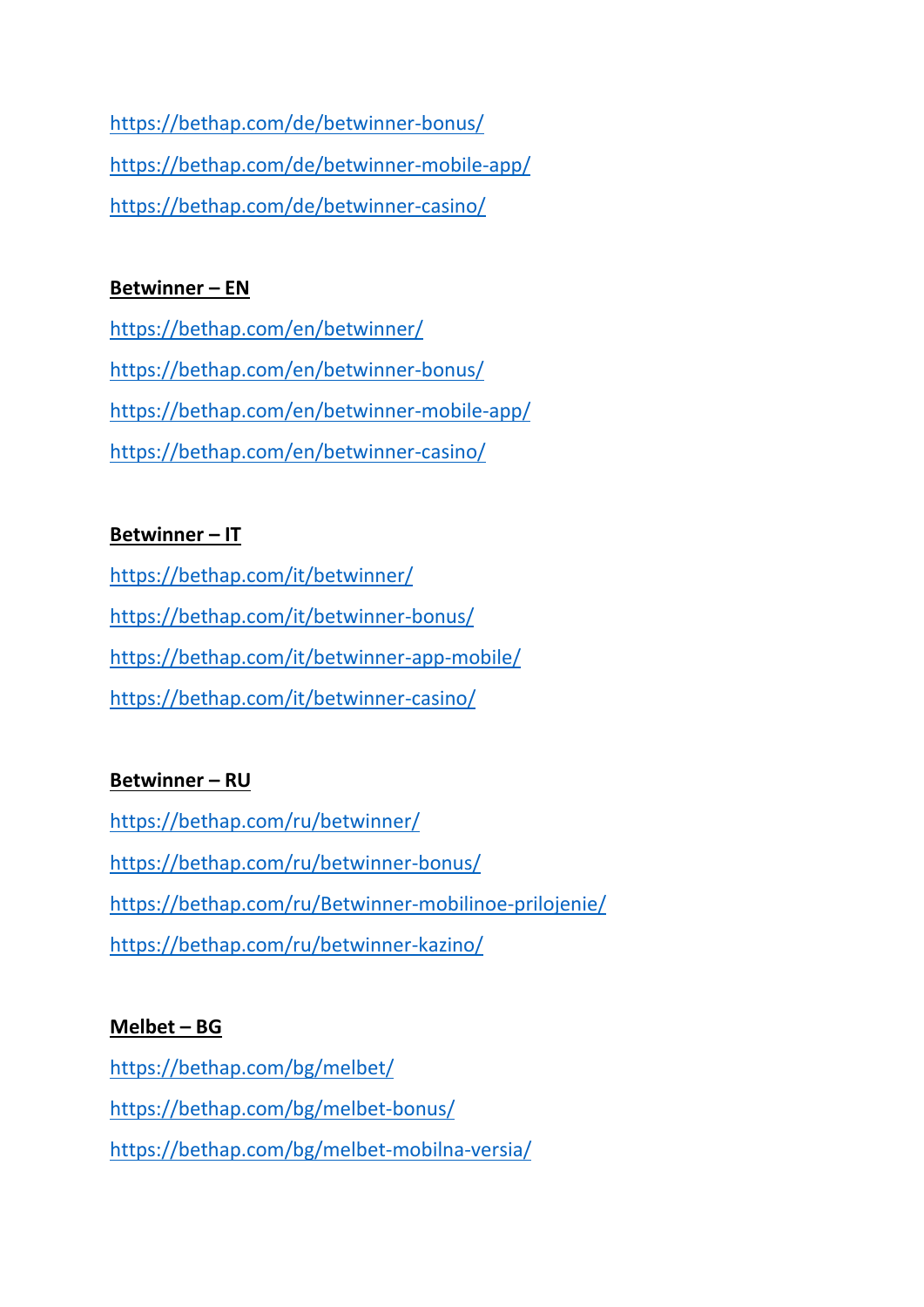## <https://bethap.com/bg/melbet-kazino/>

#### **Melbet – DE**

<https://bethap.com/de/melbet/> <https://bethap.com/de/melbet-bonus/> <https://bethap.com/de/melbet-mobile-app/> <https://bethap.com/de/melbet-kasino/>

#### **Melbet – EN**

- <https://bethap.com/en/melbet/>
- <https://bethap.com/en/melbet-bonus/>
- <https://bethap.com/en/melbet-mobile-app/>
- <https://bethap.com/en/melbet-casino/>
- <https://bethap.com/en/melbet-review/>
- <https://bethap.com/en/melbet-offer-for-indian-premier-league/>
- <https://bethap.com/en/melbet-nigeria/>
- <https://bethap.com/en/melbet-bangladesh/>
- <https://bethap.com/en/melbet-egypt/>
- <https://bethap.com/en/melbet-ghana/>
- <https://bethap.com/en/melbet-kenya/>

## **Melbet – ES**

- <https://bethap.com/es/melbet/>
- <https://bethap.com/es/melbet-bono/>
- <https://bethap.com/es/melbet-aplicacion-movil/>
- <https://bethap.com/es/melbet-casino/>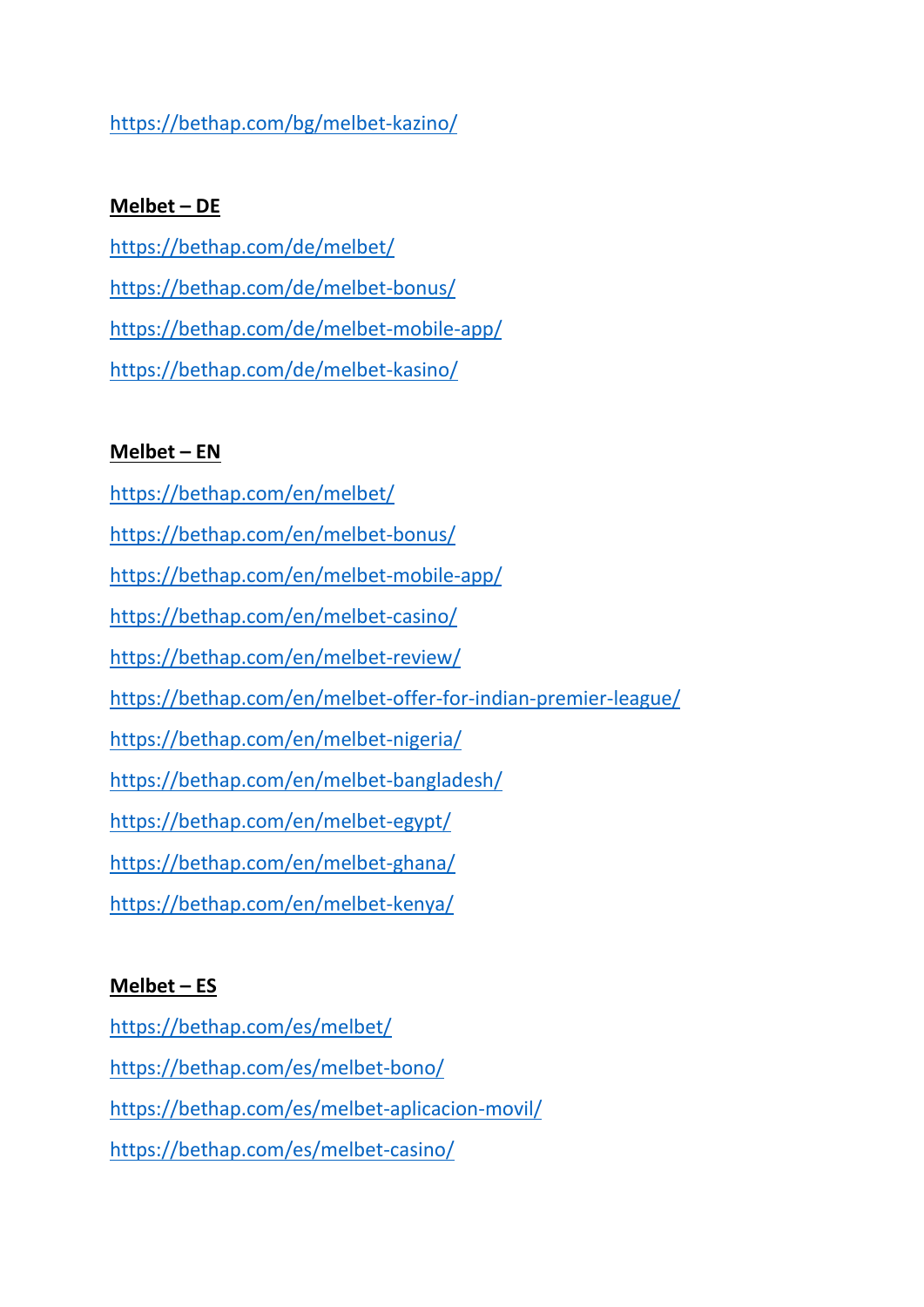#### **Melbet – IT**

<https://bethap.com/it/melbet/> <https://bethap.com/it/melbet-bonus/> <https://bethap.com/it/melbet-mobile-app/> <https://bethap.com/it/melbet-casino/>

#### **Melbet – RU**

<https://bethap.com/ru/melbet/> <https://bethap.com/ru/melbet-bonus/> <https://bethap.com/ru/melbet-mobilinaia-versia/> <https://bethap.com/ru/melbet-kazino/>

#### **Megapari – EN**

<https://bethap.com/en/megapari/> <https://bethap.com/en/megapari-bonuses/> <https://bethap.com/en/megapari-mobile-app/> <https://bethap.com/en/megapari-casino/>

## **Megapari – ES**

<https://bethap.com/es/megapari/> <https://bethap.com/es/megapari-casino/> <https://bethap.com/es/megapari-bonos/> <https://bethap.com/es/megapari-aplicacion-movil/>

## **Megapari – IT**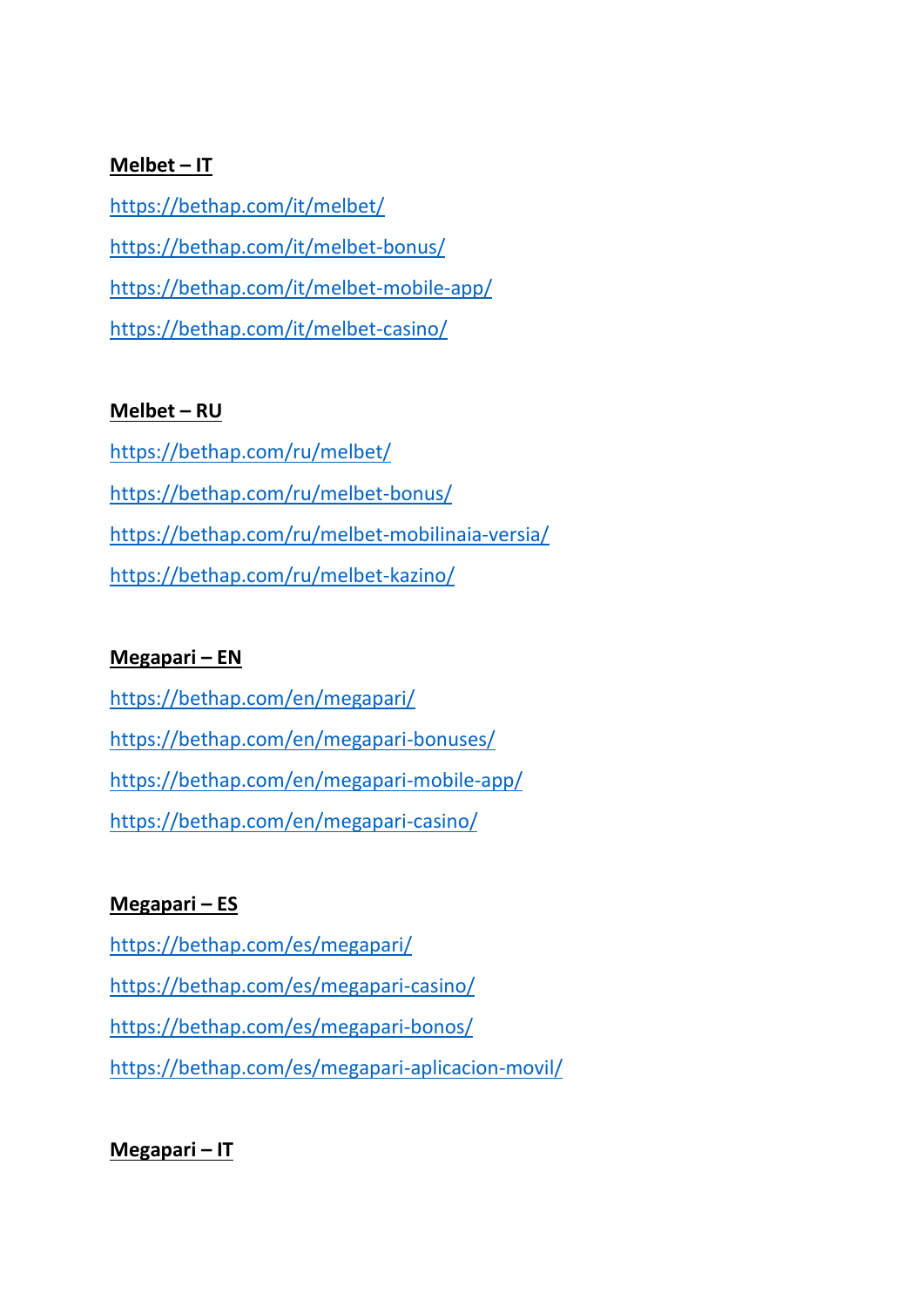<https://bethap.com/it/megapari/> <https://bethap.com/it/megapari-casino/> <https://bethap.com/it/megapari-bonus/> <https://bethap.com/it/megapari-applicazione-mobile/>

## **Megapari – RU**

<https://bethap.com/ru/megapari/> <https://bethap.com/ru/megapari-kazino/> <https://bethap.com/ru/megapari-bonus/> <https://bethap.com/ru/megapari-mobilinoe-prilojenie/>

## **Bet9ja – EN**

<https://bethap.com/en/bet9ja/> <https://bethap.com/en/bet9ja-casino/> <https://bethap.com/en/bet9ja-mobile-app/> <https://bethap.com/en/bet9ja-bonus/>

# **1xBit – BG**

<https://bethap.com/bg/1xbit/> <https://bethap.com/bg/1xbit-mobilna-versia/> <https://bethap.com/bg/1xbit-bonus/> <https://bethap.com/bg/1xbit-kazino/>

# **1xBit – DE**

<https://bethap.com/de/1xbit/>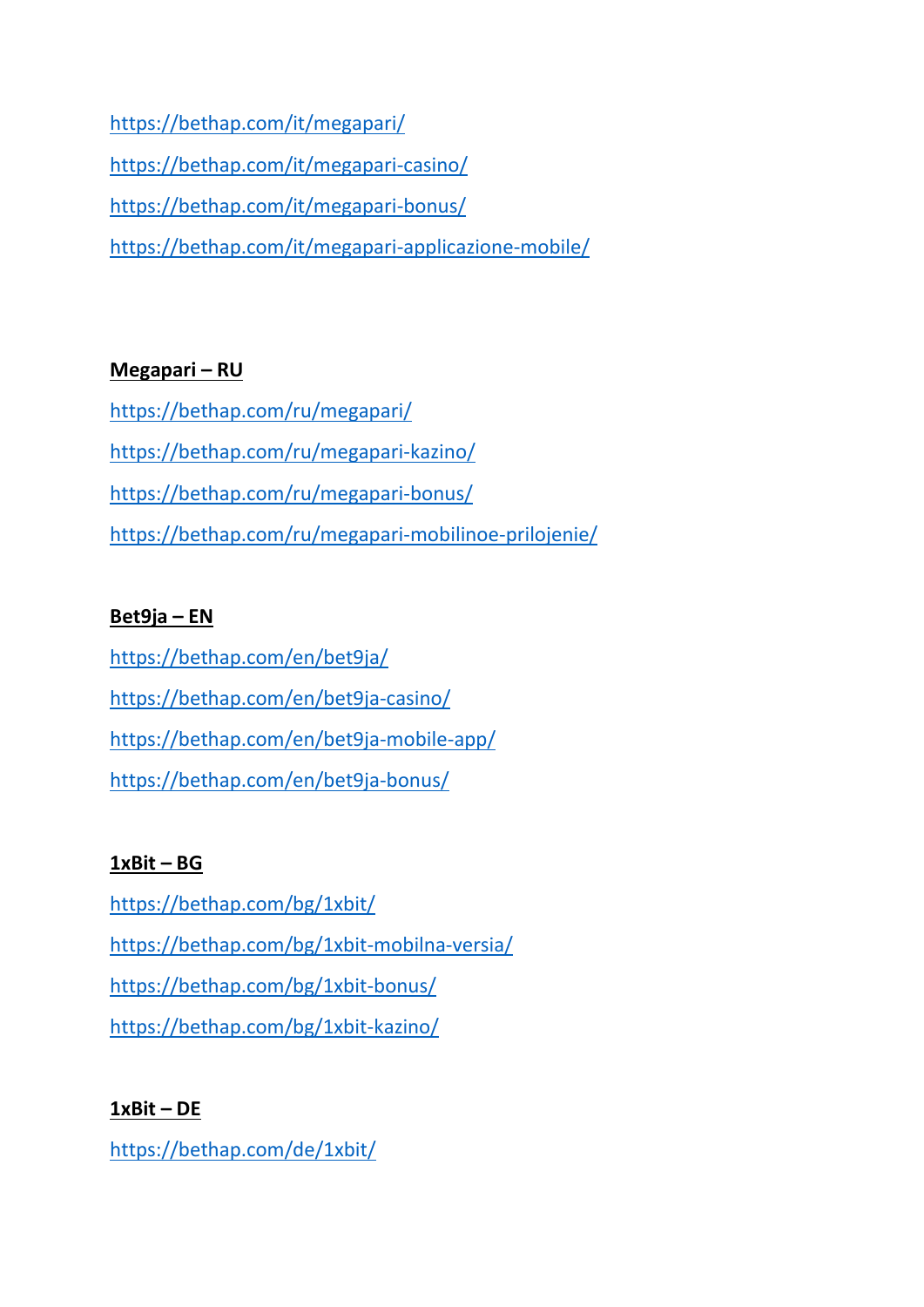<https://bethap.com/de/1xbit-mobile-app/> <https://bethap.com/de/1xbit-bonus/> <https://bethap.com/de/1xbit-casino/>

#### **1xBit – EN**

<https://bethap.com/en/1xbit/> <https://bethap.com/en/1xbit-mobile-app/> <https://bethap.com/en/1xbit-bonus/> <https://bethap.com/en/1xbit-casino/>

## **1xBit – IT**

<https://bethap.com/it/1xbit/> <https://bethap.com/it/1xbit-app-mobile/> <https://bethap.com/it/1xbit-bonus/> <https://bethap.com/it/1xbit-casino/>

## **1xBit – RU**

<https://bethap.com/ru/1xbit/> <https://bethap.com/ru/1xbit-mobile-app/> <https://bethap.com/ru/1xbit-bonus/> <https://bethap.com/ru/1xbit-casino/>

## **1xSlots – BG**

<https://bethap.com/bg/1xslots/> <https://bethap.com/bg/1xslots-bonus/>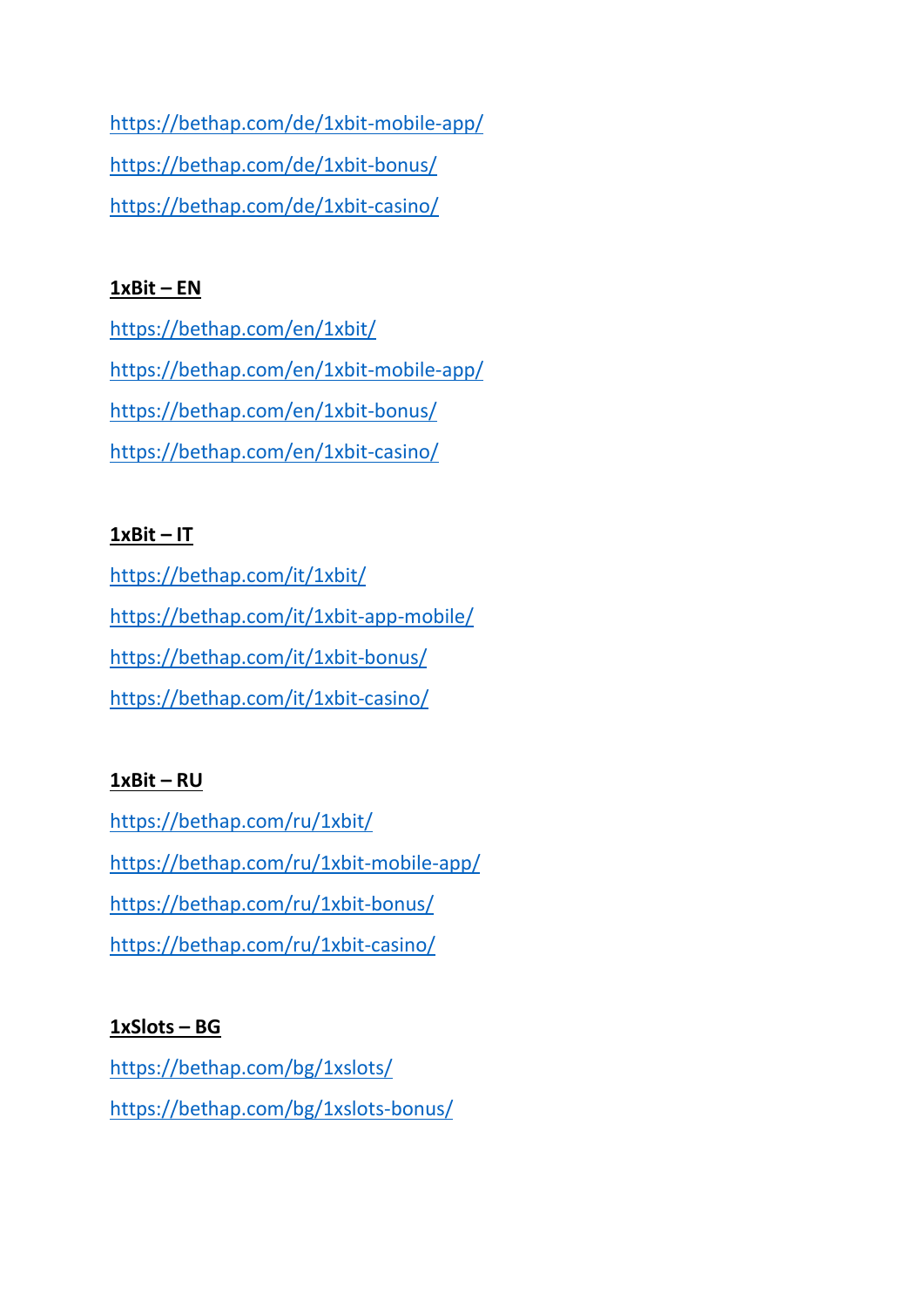#### **1xSlots – DE**

<https://bethap.com/de/1xslots/> <https://bethap.com/de/1xslots-bonus/>

#### **1xSlots – EN**

<https://bethap.com/en/1xslots/> <https://bethap.com/en/1xslots-bonus/>

#### **1xSlots – IT**

<https://bethap.com/it/1xslots/> <https://bethap.com/it/1xslots-bonus/>

## **1xSlots – RU**

<https://bethap.com/ru/1xslots/> <https://bethap.com/ru/1xslots-bonus/>

## **10cric – EN**

<https://bethap.com/en/10cric/> <https://bethap.com/en/10cric-mobile-app/> <https://bethap.com/en/10cric-bonus/> <https://bethap.com/en/10cric-casino/>

## **SlotoCash Casino – EN**

<https://bethap.com/en/slotocash-casino/>

## **Miami Club Casino – EN**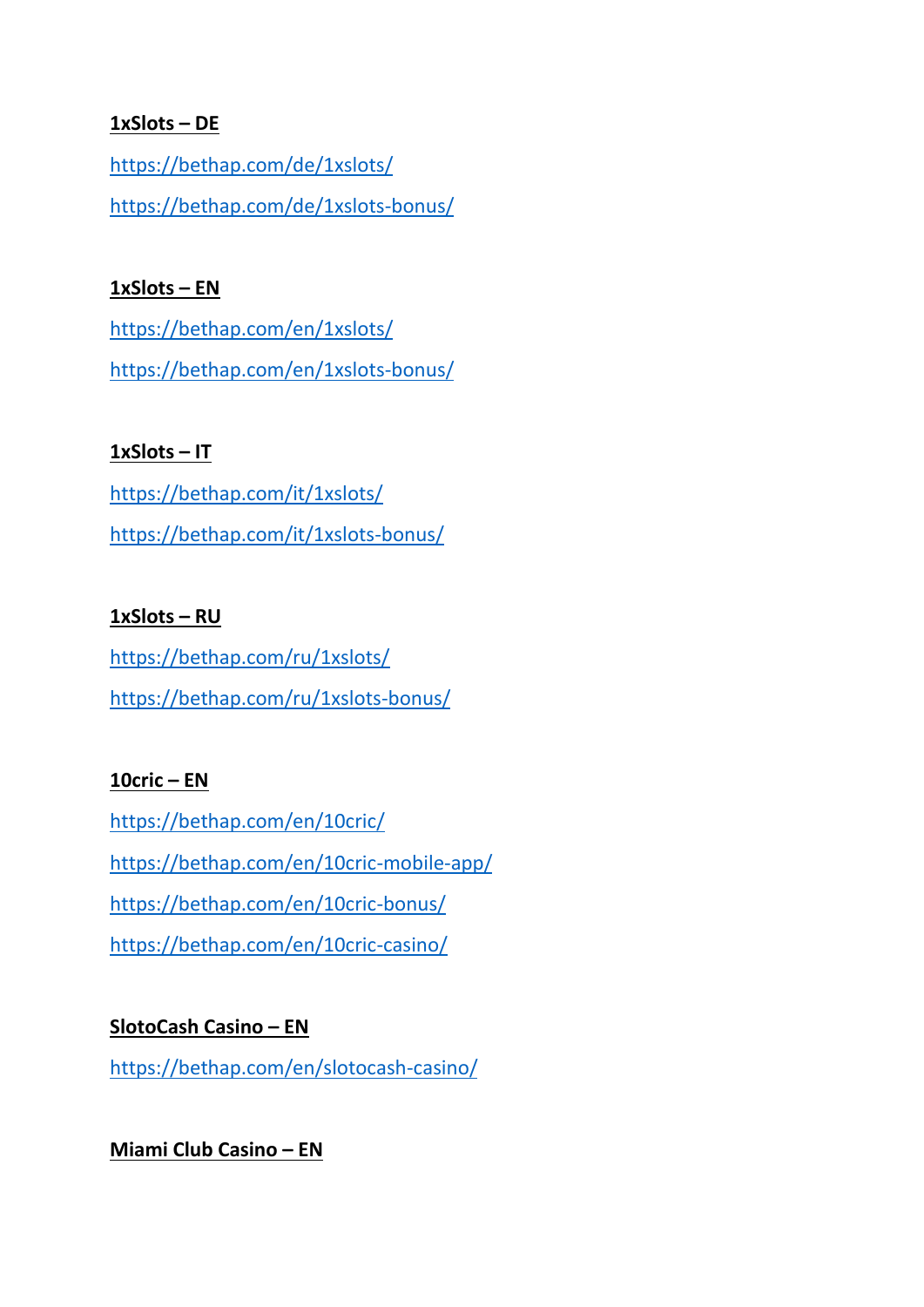<https://bethap.com/en/miami-club-casino/>

#### **Cbet – EN**

<https://bethap.com/en/cbet/> <https://bethap.com/en/cbet-mobile-app/>

## **Cbet – BG**

<https://bethap.com/bg/cbet/>

## **Cbet – IT**

<https://bethap.com/it/cbet/>

#### **Cbet – RU**

<https://bethap.com/ru/cbet/>

## **Wazobet – EN**

<https://bethap.com/en/wazobet/>

# **Reloadbet – BG**

<https://bethap.com/bg/reloadbet/>

# **Reloadbet – EN**

<https://bethap.com/en/reloadbet/>

# **Reloadbet – IT**

<https://bethap.com/it/reloadbet/>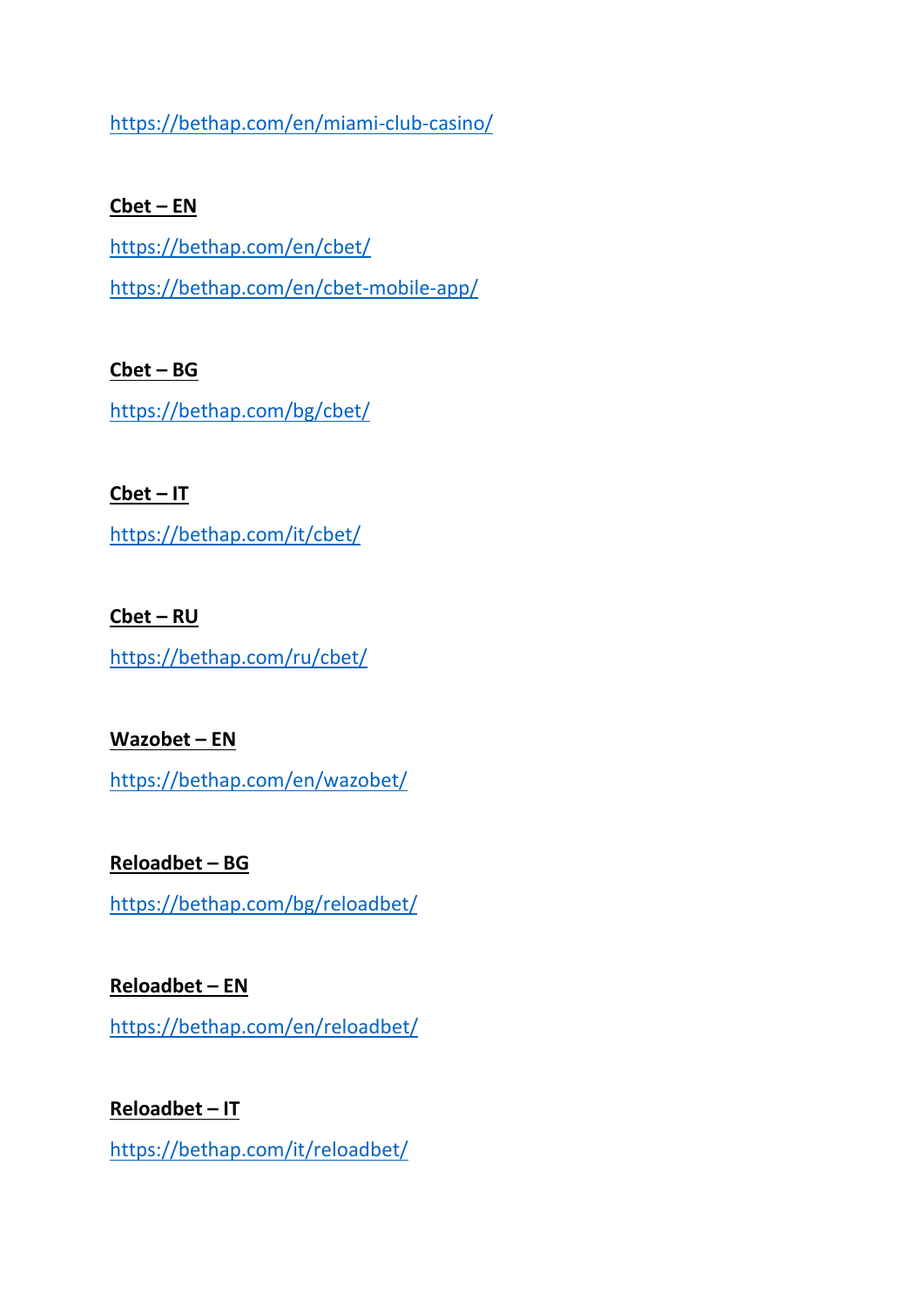#### **Reloadbet – RU**

<https://bethap.com/ru/reloadbet/>

#### **22Bet - BG**

<https://bethap.com/bg/22bet/> <https://bethap.com/bg/22bet-mobilno-prilojenie/> <https://bethap.com/bg/22bet-kazino/>

## **22Bet - EN**

<https://bethap.com/en/22bet/> <https://bethap.com/en/22bet-mobile-app/> <https://bethap.com/en/22bet-casino/> <https://bethap.com/en/22bet-review/>

# **22Bet - IT**

<https://bethap.com/it/22bet/> <https://bethap.com/it/22bet-mobile-app/> <https://bethap.com/it/22bet-casino/>

## **22Bet - RU**

<https://bethap.com/ru/22bet/> <https://bethap.com/ru/22bet-mobilinoe-prilojenie/> <https://bethap.com/ru/22bet-kazino/> <https://bethap.com/ru/22bet-obzor/>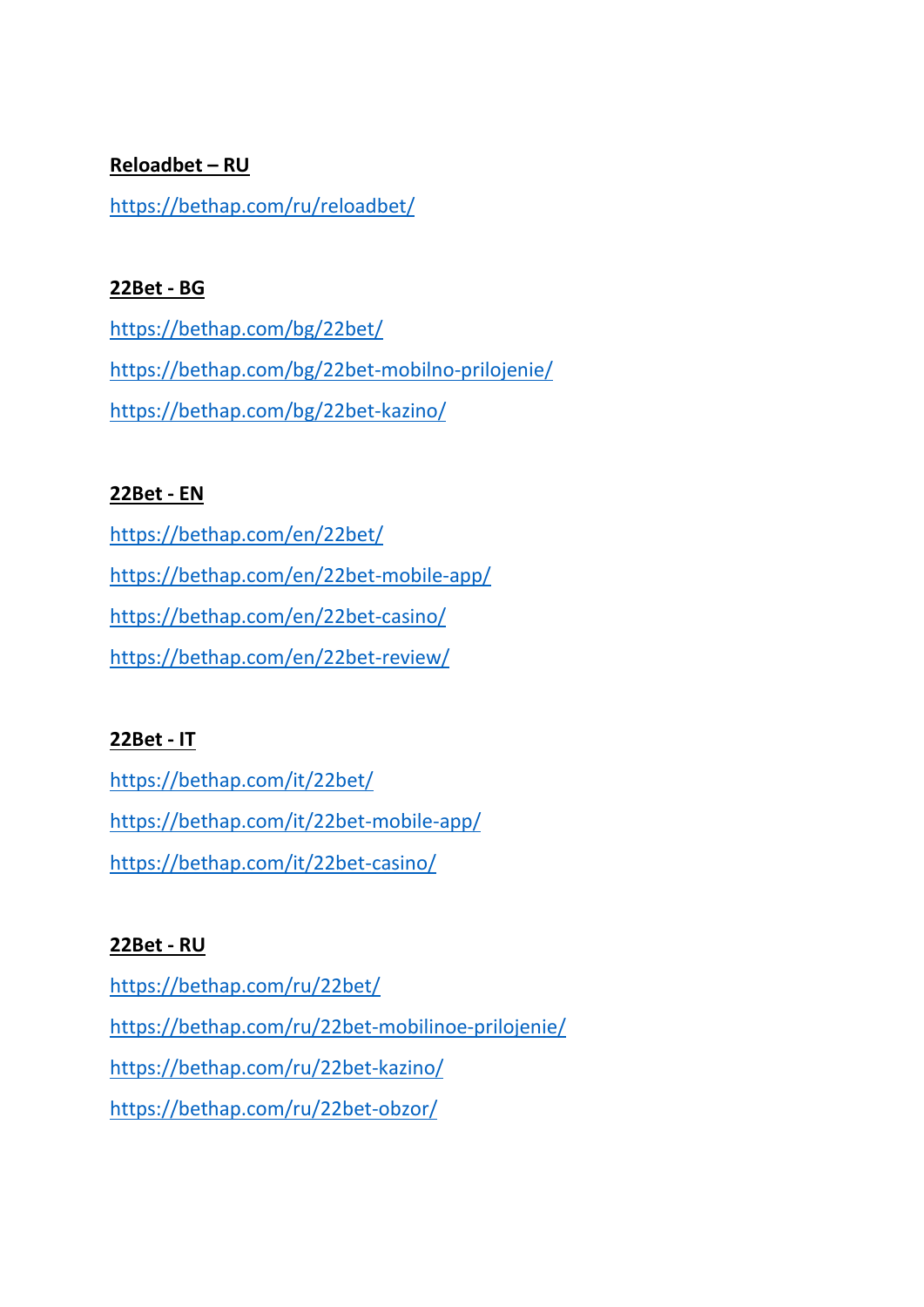#### **JVspin - BG**

<https://bethap.com/bg/jvspin/> <https://bethap.com/bg/jvspin-mobilno-prilojenie/> <https://bethap.com/bg/jvspin-kazino/> <https://bethap.com/bg/jvspin-bonus/>

#### **JVspin - EN**

<https://bethap.com/en/jvspin/> <https://bethap.com/en/jvspin-mobile-app/> <https://bethap.com/en/jvspin-casino/> <https://bethap.com/en/jvspin-bonus/>

#### **JVspin - IT**

<https://bethap.com/it/jvspin/> <https://bethap.com/it/jvspin-mobile-app/> <https://bethap.com/it/jvspin-casino/> <https://bethap.com/it/jvspin-bonus/>

#### **JVspin - RU**

<https://bethap.com/ru/jvspin/> <https://bethap.com/ru/jvspin-mobilinoe-prilojenie/> <https://bethap.com/ru/jvspin-kazino/> <https://bethap.com/ru/jvspin-bonus/>

## **LibraBet - BG**

<https://bethap.com/bg/librabet/>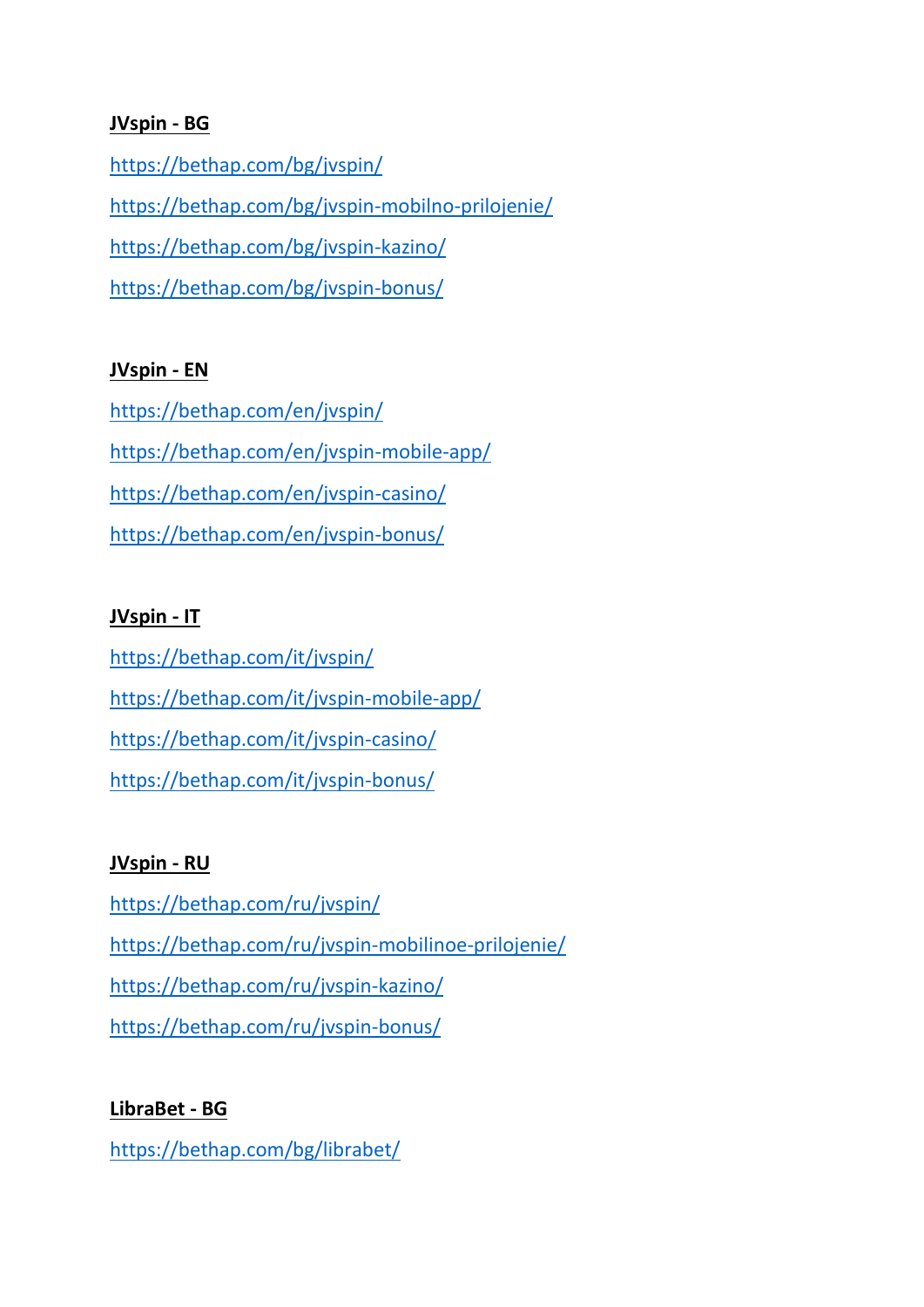#### **LibraBet - EN**

<https://bethap.com/en/librabet/>

**LibraBet - IT**

<https://bethap.com/it/librabet/>

**LibraBet - RU** <https://bethap.com/ru/librabet/>

**Rabona - BG**

<https://bethap.com/bg/rabona/>

**Rabona - RU** <https://bethap.com/ru/librabet/>

**Rabona - EN** <https://bethap.com/en/rabona/>

**Rabona - IT** <https://bethap.com/it/rabona/>

#### **Paripesa - BG**

<https://bethap.com/bg/paripesa/> <https://bethap.com/bg/paripesa-bonus/> <https://bethap.com/bg/paripesa-kazino/> <https://bethap.com/bg/paripesa-mobilno-prilojenie/>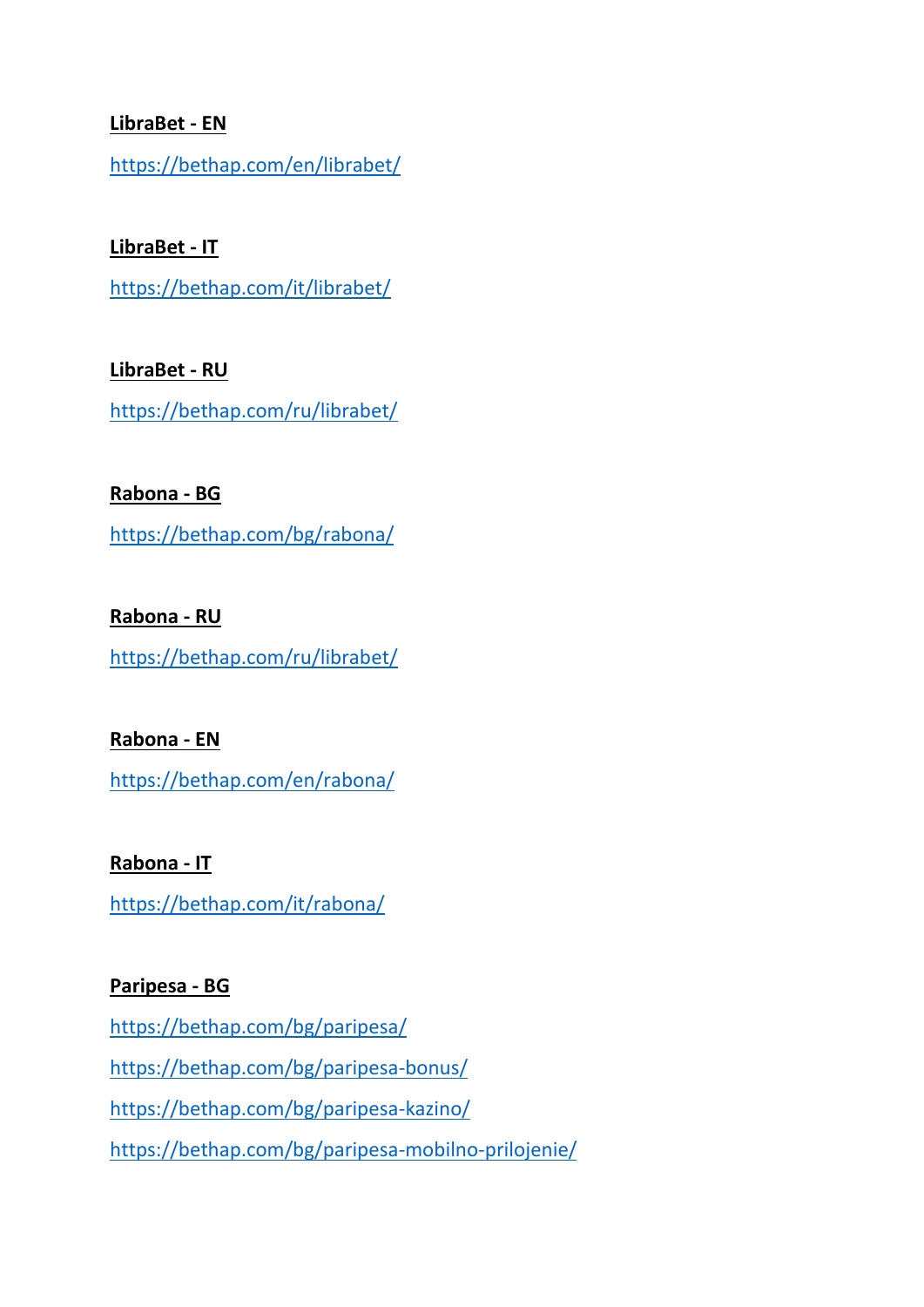#### **Paripesa - EN**

<https://bethap.com/en/paripesa/> <https://bethap.com/en/paripesa-bonus/> <https://bethap.com/en/paripesa-casino/> <https://bethap.com/en/paripesa-mobile-app/>

#### **Paripesa - IT**

<https://bethap.com/it/paripesa/> <https://bethap.com/it/paripesa-bonus/> <https://bethap.com/it/paripesa-casino/> <https://bethap.com/it/paripesa-app-mobile/>

#### **Paripesa - RU**

<https://bethap.com/ru/paripesa/> <https://bethap.com/ru/paripesa-bonus/> <https://bethap.com/ru/paripesa-kazino/> <https://bethap.com/ru/paripesa-mobilinoe-prilojenie/>

## **Fortunejack - BG**

<https://bethap.com/bg/fortunejack/> <https://bethap.com/bg/fortunejack-bonus/> <https://bethap.com/bg/fortunejack-kazino/> <https://bethap.com/bg/fortunejack-crypto/>

## **Fortunejack - EN**

<https://bethap.com/en/fortunejack/>